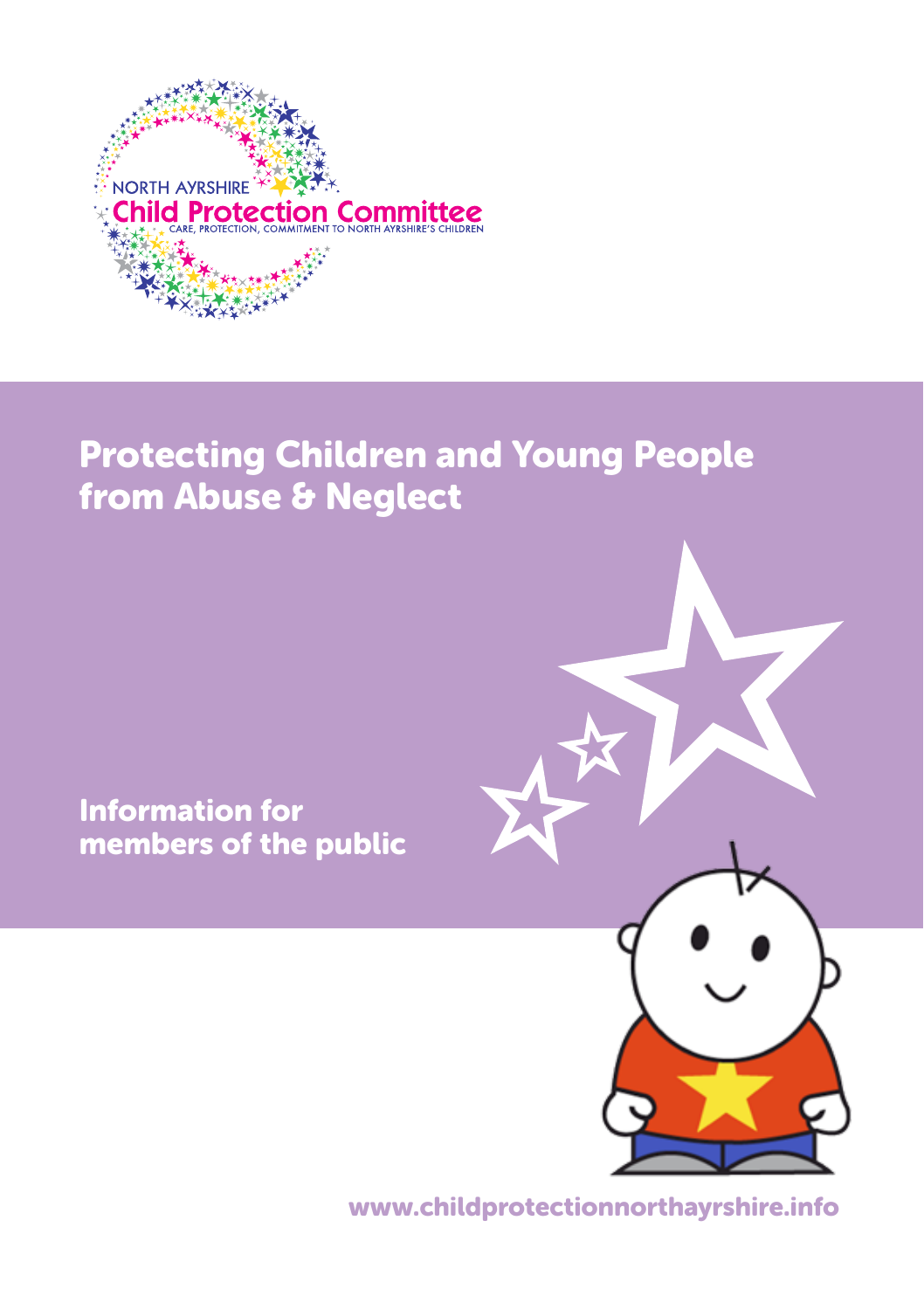

## **We need your help to keep all our children safe and protected**

Thankfully, most children are safe in their families and other relationships. However, unfortunately, some families struggle to keep their children safe and protected. This is where you come in.

Children need other people to look out for them and to do something if they are concerned. This booklet will give you the information you might need to feel confident to take action to help a vulnerable child.

### **What does child protection mean?**

Child protection means protecting a child from abuse or neglect.

### **Abuse and neglect includes:**

- physical abuse, such as being hit, shaken, thrown or burned
- emotional abuse, such as being constantly criticised and put down
- sexual abuse, such as being inappropriately touched or shown indecent images
- neglect, such as not being properly looked after.

All children and young people have a right to be protected from abuse and neglect and all adults can help to keep them safe.

Children often find it very difficult to ask for help themselves so they rely on adults around them to notice something might be wrong and to do something about it.

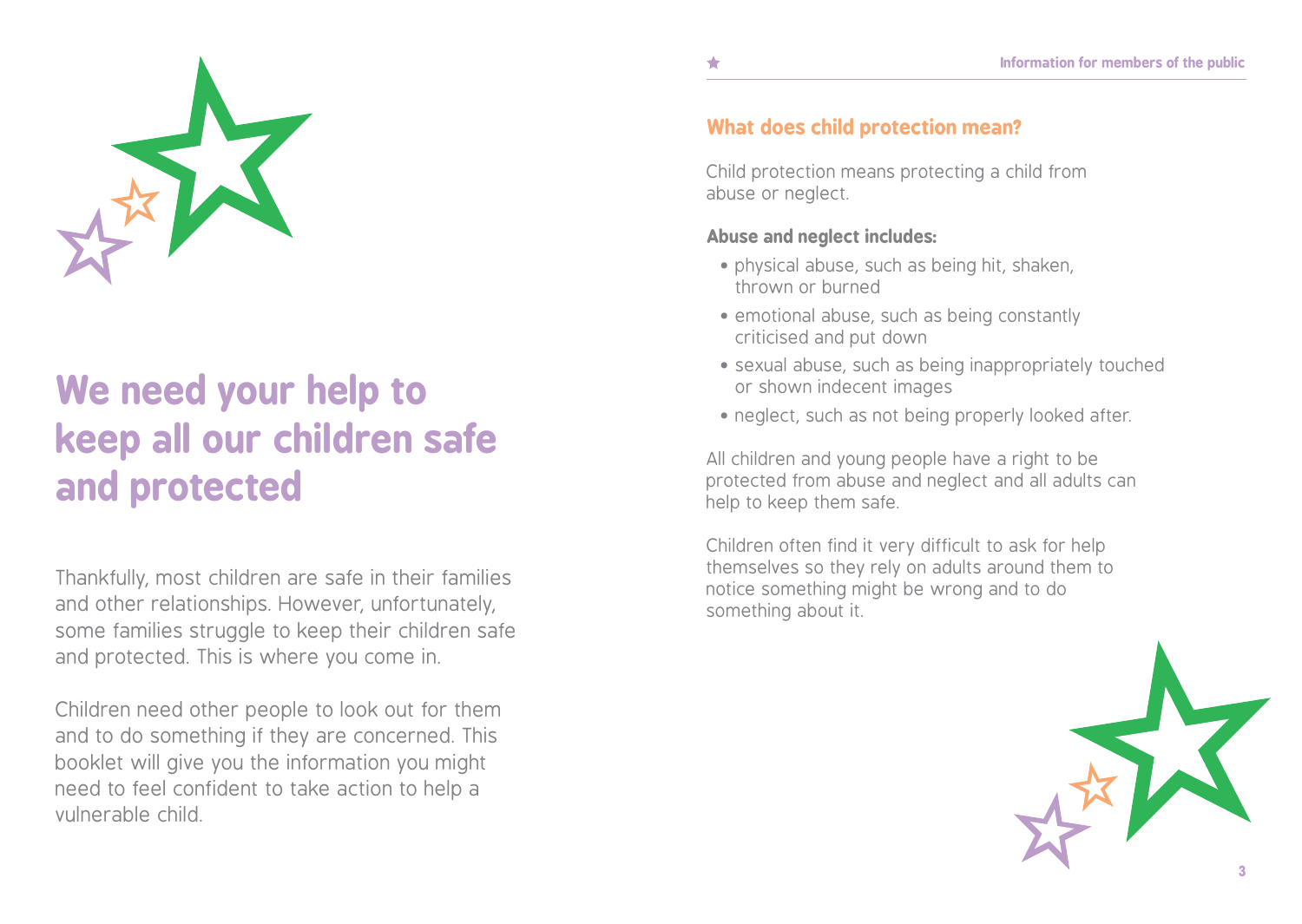### **Does child abuse and neglect happen where I live?**

Child abuse and neglect can happen in any kind of family and in any kind of neighbourhood.

Parenting can be hard. There are lots of different reasons why some parents cannot meet the needs of their child and keep them safe. These reasons affect all different kinds of people.

### **Do families have a right to privacy?**

Of course families have a right to privacy. **And children have a right to be safe.**

If there are concerns that a child might not be safe, services may need to get involved with the family to ensure the right support is provided to help them keep their child safe.

We know that families can find it upsetting to have concerns raised about their child. We work to strict guidelines so that a family's privacy can be respected as much as possible, while ensuring the child is safe.



### **Should child protection be left to the professionals?**

No – professionals can't do this alone – **we need your help.**

There is lots of help and support around for families but it can be hard for them to ask for help. Sometimes this means a child can be left at risk because no one has asked for help for them.

Some support can only be offered after we know a child needs help.

If you know that a child might need help and you tell someone, this means that the child can get the help they need.

### **What should I look out for?**

### **You might notice a child:**

- Has an unexplained injury or bruising in an unusual place
- Seems afraid, quiet or withdrawn
- Is afraid to go home
- Appears hungry, tired or not dressed for the weather
- Has been left alone
- Has too much responsibility for their age
- Is misusing drugs or alcohol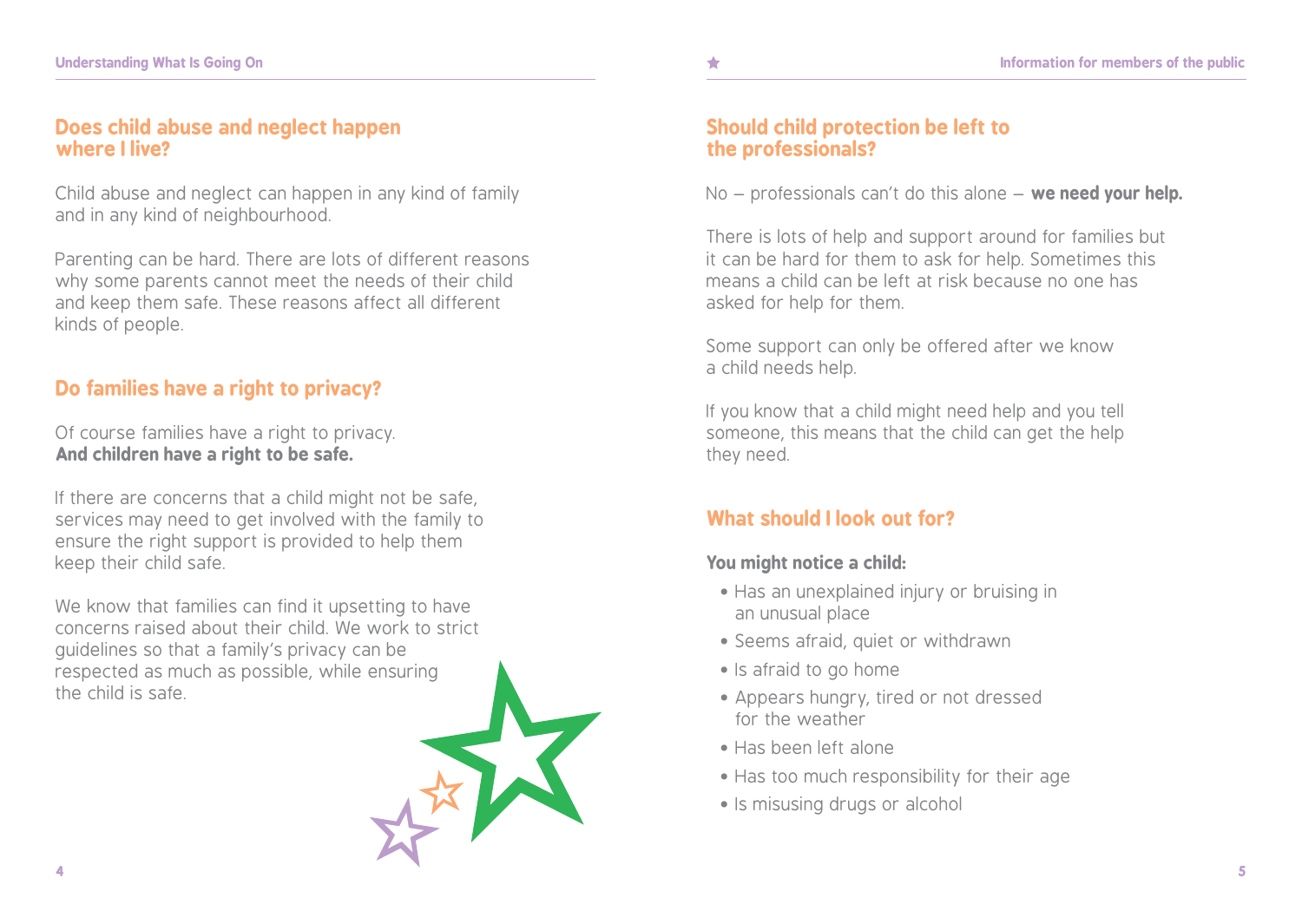**Sometimes it might be something about parents and carers that worries you. For example:**

- Misusing alcohol or drugs
- Violent behaviour within the home
- Struggling to cope with managing the care of their child

Sometimes a child might tell you something directly. This may be hard for you, especially if they ask you not to tell anyone else.

But remember if that child is at risk, you might be the only person who has the information to stop that child coming to harm.

If you have any worries about a child, it is very important that you tell someone quickly. Don't wait until you are certain something is wrong – this could be too late. If families get help early enough, this stops things getting worse.

### **What if I'm wrong?**

It is never wrong to tell someone you are worried about a child.

When you tell a worker that you are worried about a child, this gives them a chance to work out whether or not the child needs any help.

We don't expect you to make the decision whether or not a child is being abused or neglected. We will only know if this might be happening when we join all the pieces of information together.

If you don't tell someone when you are worried about a child, we might miss a chance to check a child is okay.

### **Who do I contact if I am worried about a child?**

Phone your local Social Services office:

- **Irvine - 01294 310300**
- **Kilbirnie / North Coast - 01505 684551**
- **Saltcoats / Stevenson / Ardrossan - 01294 605261**
- **Arran - 01770 600742**

If you are not sure which of the above offices to call, call the Irvine number in the first instance

**If phoning after 5pm, or at the weekend/during holidays, call: 0800 328 7758**

**If a child is in danger, for example if a young child is left in a house by themselves, it is best to contact the Police directly:**  101 (or 999 in an emergency)

**6 7**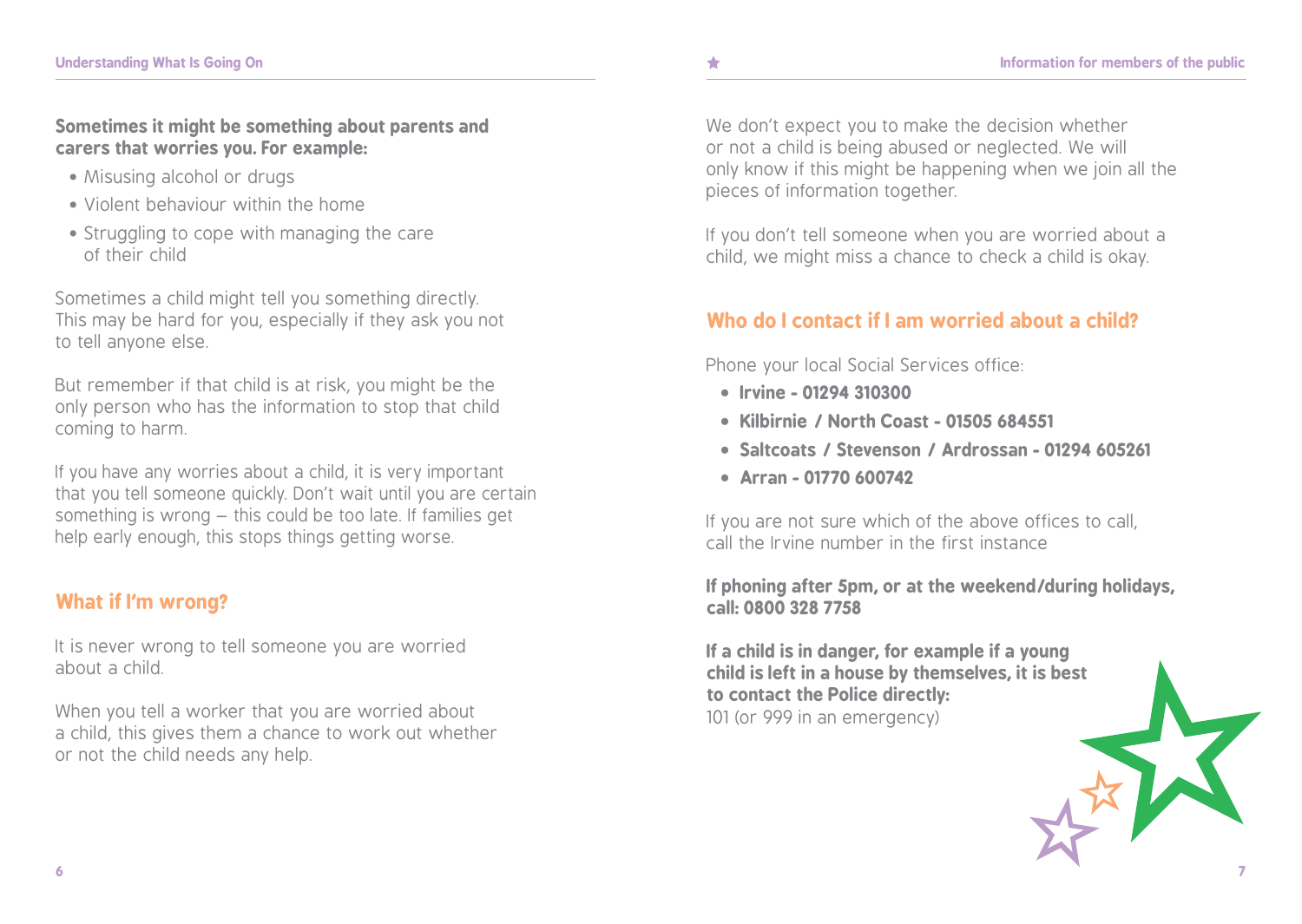We understand it can be quite scary to make a phone call about a child to Social Services or the Police.

You might find it easier to talk to someone you already know, such as your health visitor, child's teacher or your own social worker. Any of these people will listen to your worries and they will guide you on the best action to take or may share the information for you.

If you are unsure and would like to talk through your concerns first, you can call ParentLine Scotland on 08000 28 22 23.

If you are worried about a child and feel they might have no one they feel able to talk to, you could suggest they call ChildLine for support on 0800 1111.

### **What do I say?**

Tell whoever answers the phone that you are worried about a child. You will be asked:

- What is the child's name, age and address?
- What are you worried about and why?
- What are the parent's names and where are they?
- Where is the child at the moment?
- Do you have any other information about the child or the family that would be helpful in deciding what action to take?

Don't worry if you can't answer all these questions. That is not important. It is important that you at least make the call if you are worried about a child.

#### **You don't have to give your name if you don't want to.**

It is helpful to have your details because someone might want to phone you back to check something. But, don't delay in sharing a concern about a child because you are worried you won't remain anonymous – you can withhold your name if you wish. We will still follow up your concerns for the child.

### **What happens next?**

When you phone Social Services or the Police and say you are worried about a child, they will always:

- Carefully write down everything you tell them and keep this information on their system
- Look to see what other information they already have about that child and family
- Ask other people who know the family about the current circumstances of the child and family
- Take action that is in the best interests of the child

Social Services and/or the Police will only become involved with families where it is necessary to protect the child.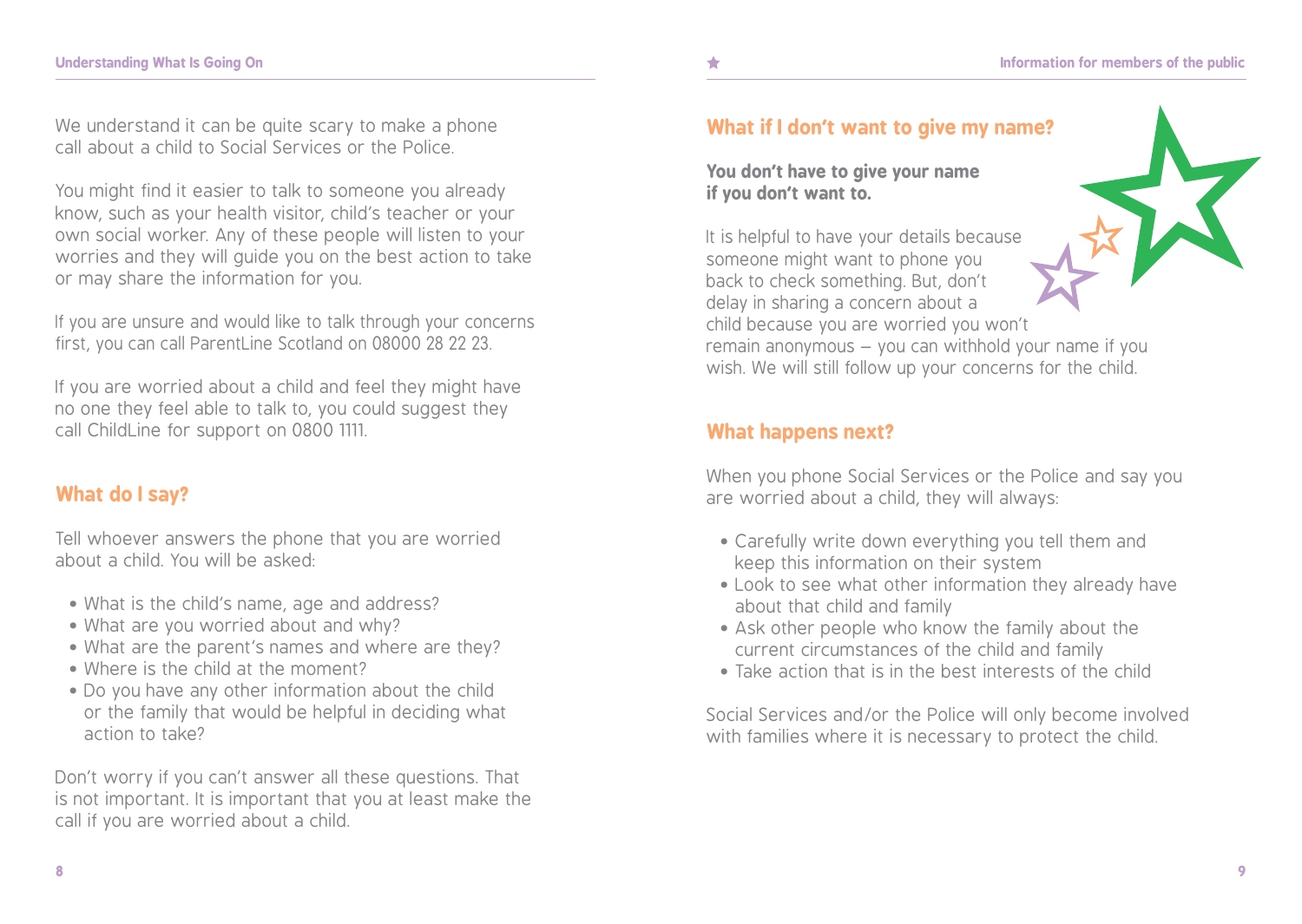Sometimes this means they will visit the family to see and speak to the child and make sure that the child is safe.

Sometimes this means that someone who already knows the family, like a health visitor or teacher, will check that the family are coping okay or whether they need extra support.

Sometimes nothing more will happen. Sometimes your call has given people the chance to check the child is okay and agree that nothing more needs to be done.

### **Will the child be taken into care?**

Children are rarely removed from their families and this only happens when they are not safe at home or where there has been agreement with parents due to personal circumstances.

When a child is removed from their family after someone has reported a concern, this means that the person was absolutely right to call because that child was in danger.

**Without that call, the child might have been harmed.** 



Telling someone you are worried about a child is a good way to stop things getting worse for the child.

It is natural for parents to be upset that someone has contacted Social Services about their children.

We can work with parents to help them understand why people are worried and we can work with them to make things better for the child.

### **Will I find out what has happened?**

Not in any detail. Because of a family's right to privacy, you won't be told the detail of what has happened after you have told someone you are worried about a child. But, you will know that your phone call has helped to either check a child is safe or make a child safer. We will provide you with some general feedback whenever possible.

### **Is there anything more I can do?**

We all appreciate a bit of a helping hand now and then. If you know of a family who might be starting to struggle, think about what you can offer as a neighbour or friend. Sometimes listening to a parent's worries or offering to babysit for a short while can make a big difference.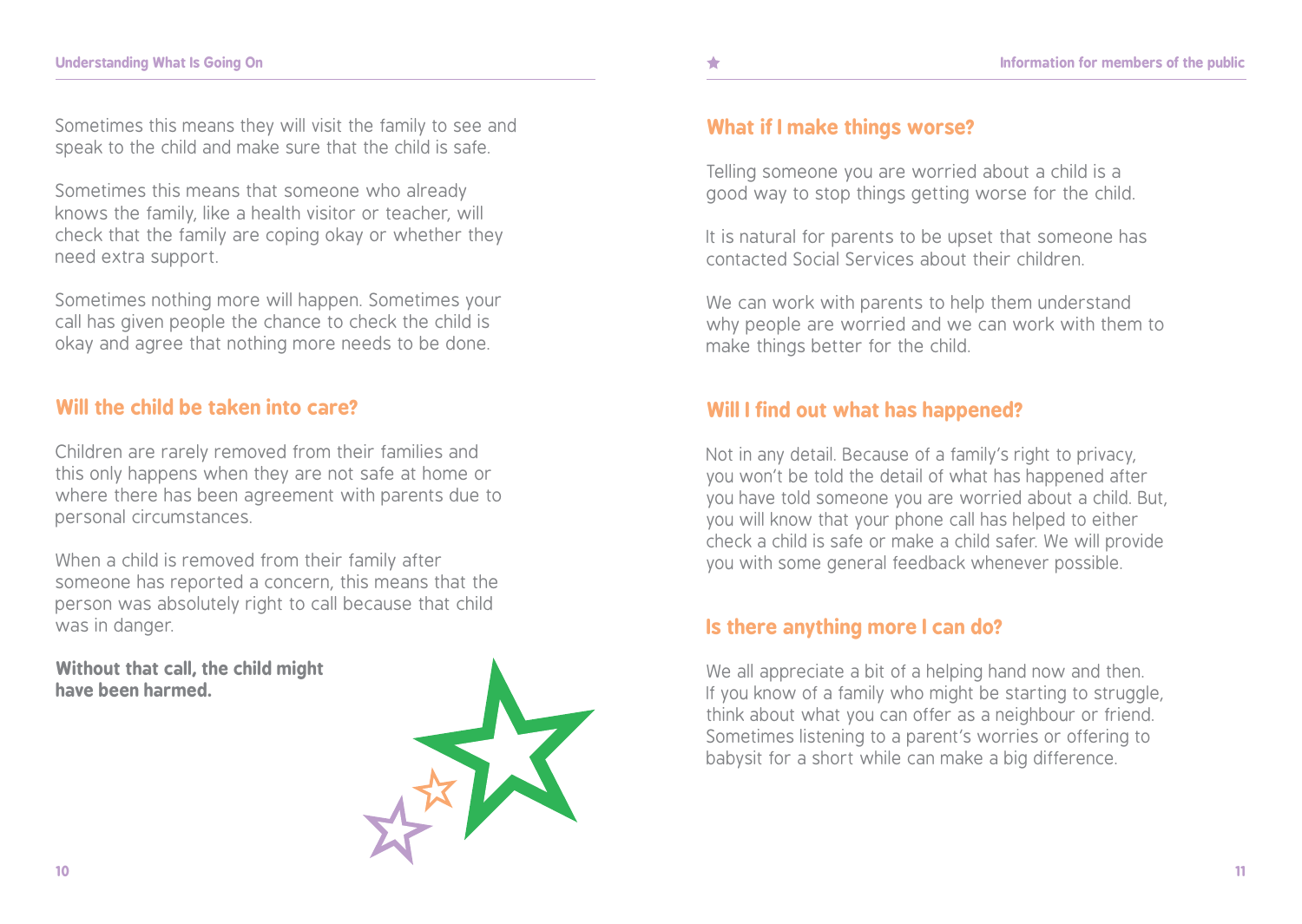## **UNDER IS GOING ON A PUBLICASE STUDIES**

### **Gemma's Story**



Gemma is five years old and lives with her mum and dad. Her neighbours were worried because they could hear a lot of arguments in the house and Gemma crying often. One day, they heard a man's voice swearing at Gemma and he sounded very threatening. The neighbour phoned Social Services to say they were not sure what was happening at home but were worried about Gemma due to the shouting, swearing and her crying a lot.

Social Services contacted Gemma's school to see if they had any information to add to what the neighbour had told them. The headteacher said they had noticed a very recent change in Gemma. She started Primary one as a very confident, chatty girl, but in recent weeks had become much quieter and yesterday had been very weepy but couldn't say what was upsetting her.

Social Services also checked their records to see if there was any other information known about the family. They found that when Gemma was a baby, the police were called to the house twice because of violent arguments. These were caused by dad drinking heavily. At the time he agreed to speak to his GP

about help with his alcohol misuse and there had been no further incidents. The health visitor had provided additional support to the family at the time and she monitored Gemma's well-being and development.

Social Services visited the family to talk about the recent change in Gemma's behaviour and the reports of arguments at home. At first, the parents denied anything was wrong and said people were just trying to cause trouble. The social worker continued to talk about Gemma and told the family that they knew there had been previous concerns about dad drinking heavily and violent arguments. The social worker asked if this might be happening again.

After further discussion, the parents admitted dad was drinking heavily again and this was causing arguments. They hadn't realised how much this was upsetting Gemma. Dad went back to his GP and this time he kept attending the alcohol support group even after he felt more in control of his drinking.

The parents said afterwards that they were embarrassed and angry that Social Services came to their door. But mum said she'd been trying to convince dad to go back for alcohol counselling and he kept refusing. Dad said he'd probably never have gone back if it wasn't for the shock of Social Services visiting and then realising how much Gemma was affected by what was happening.

Gemma said, "Mummy and daddy give each other lots of cuddles and don't shout at me anymore".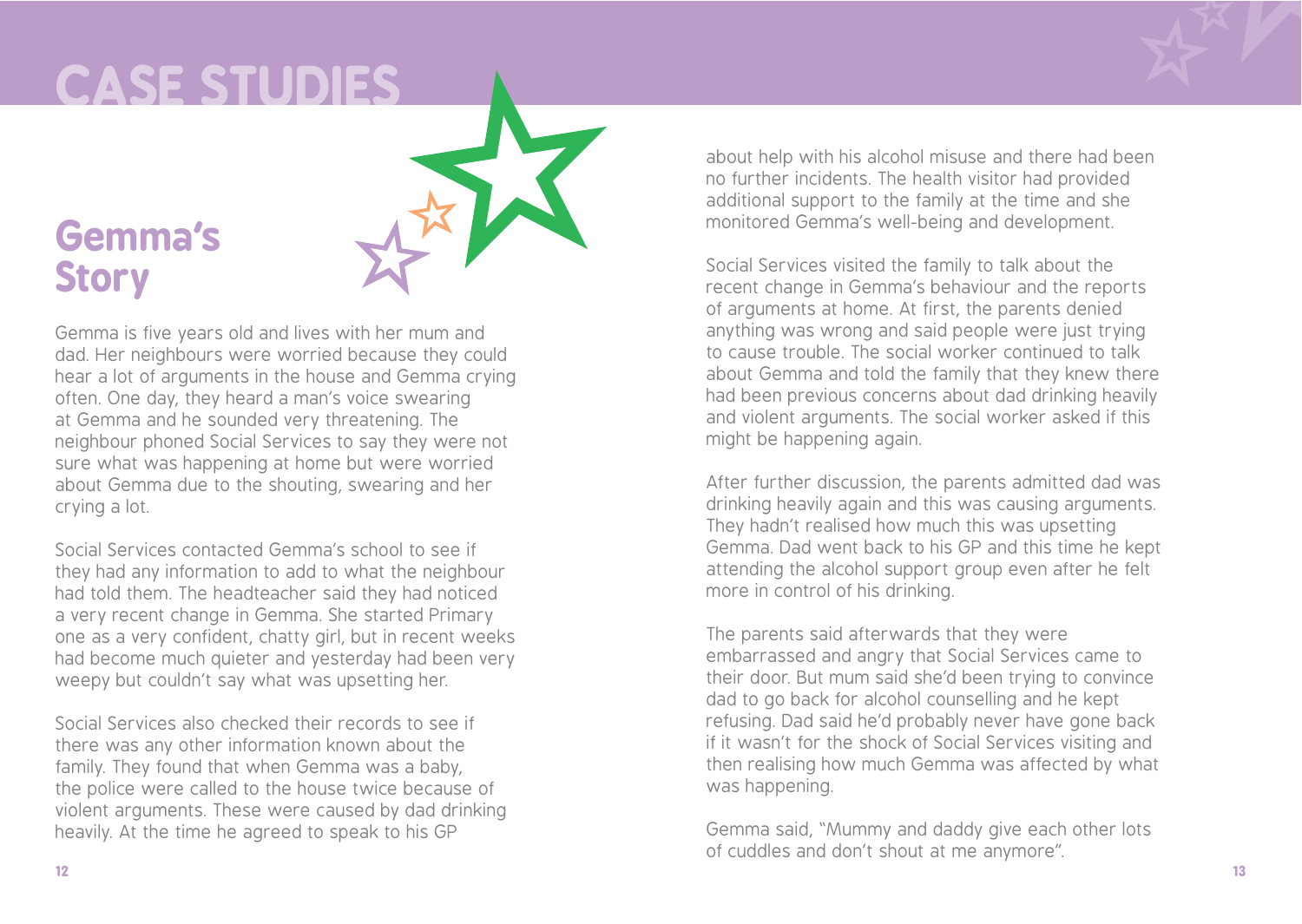# **UNDERS ON ONE STUDIES**

## **Liam's Story**

Liam is three years old and lives with his mum, who has just given birth to another baby boy. The children's father is in prison.

Liam's mum gets extra support from her midwife and health visitor as she used drugs before the children were born and she is a bit anxious coping alone with two young children.

Liam goes to nursery five afternoons a week and staff support his development. He gets speech and language support at the nursery because he needs extra help with his speech.

The nursery noticed Liam's attendance had dropped a bit. When they talked to his mum about this, she has eithersaid Liam's not feeling well or that she's really busy.

Liam's speech wasn't developing as well as expected and he started to have toilet accidents after being toilet trained for several months.

Nursery staff and the health visitor were a little worried about Liam but nothing seemed to have changed to explain why he was no longer making progress.

One of his mum's neighbours had a social worker. She told her social worker that she noticed lots of young people going into Liam's house at night and there seemed to be noisy parties going on until the early hours of the morning. She also said she recognised some of the young people who are known locally for using drugs.

The social worker contacted Liam's nursery and health visitor to discuss this information. The concerns about Liam's lack of progress in nursery made sense. They were worried that Liam's mum was feeling lonely and may be more likely to let people use her house as a place to drink and take drugs.

They agreed that because the nursery staff knew the family best, they would speak to Liam's mum. When they spoke to her, they concentrated on Liam's well-being and talked to her about how lonely it can feel looking after young children on your own.

The nursery explained to Liam's mum that they ran parenting groups where she could get to know other mum's a bit better and get support with raising two young children. She reluctantly joined the group and ended up going every week and also became a parent helper in the nursery.

Later, Liam's mum described how nervous she had been about going to a group as she felt really awkward in new situations. She said she was really glad she'd been encouraged to go as it turned out to be the best thing that could have happened to her. As well as making new friends, she's learned a lot of cooking and baking skills from the classes and hopes to get a job in catering once the children start school. She's stopped letting young people use her house to drink and use drugs.

Liam's mum said: "I usually hate going to groups or anything like that – I'm just nervous with people I don't know. But the other people were lovely and made me feel welcome. I don't hang about with any of the old crowd now. I want better for my kids than a mum who's off her face half the time. I want my kids to be proud of me."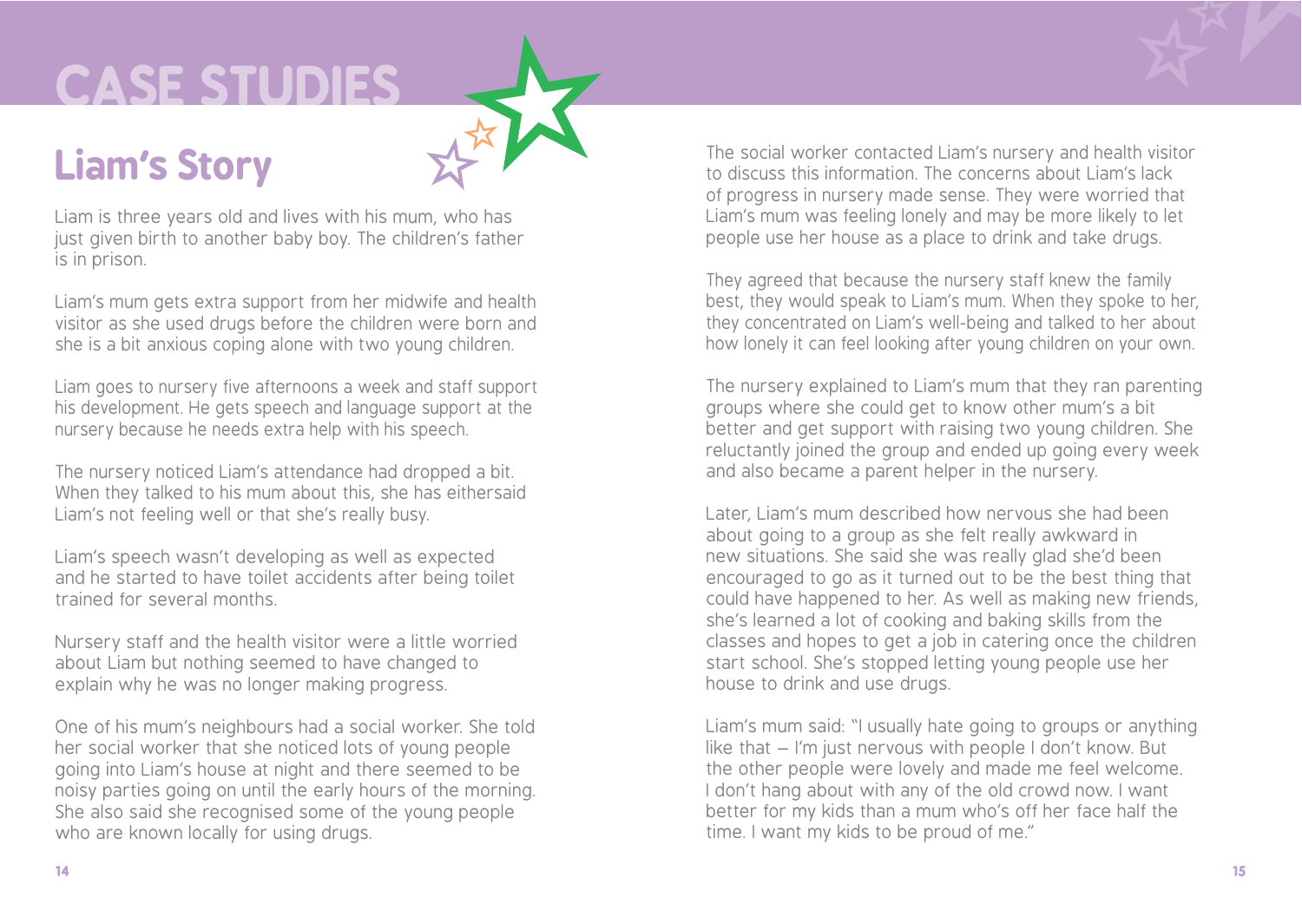# **UNDERS WHAT IS GOING ON A BUILDING ON A BUILDING ON A BUILDING ON A BUILDING ON A BUILDING OF THE PUBLICAT CONTINUES.**

## **Sharon's Story**

Sharon is 13 and lives with her mum. They have had contact with Social Services on and off for a number of years because Sharon's school attendance is poor and her mum experiences periods of low mood and anxiety which can affect her parenting.

Sharon's mum has got a new boyfriend who is spending a lot of time in the house. Sharon feels he makes her mum feel worse because he constantly criticises her and tries to control where she goes and who she sees.

Sharon's friend went round to visit her but Sharon said she couldn't come in as there had just been a big family argument. Her friend seen that Sharon had been crying and that she had a big bruise on her face. Later she text Sharon to ask what happened and Sharon told her that her mum's boyfriend had hit her.

Sharon's mum kept her off school next day because of the bruising. Neither Education nor Social Services knew what had happened.

Social Services received a call from a woman who said her daughter is friends with Sharon and Sharon has told her that her mum's boyfriend has hit her.

The family social worker visited immediately and found Sharon and her mum at home. Sharon had bruising on her face. The social worker spoke to Sharon on her own and

Sharon said it was mum's boyfriend. Her mum denied this and said Sharon got the injuries fighting outside.

Despite further discussion, Sharon's mum refused to accept that her boyfriend was a risk to Sharon and she wouldn't agree to stop him coming to the house.

Sharon was taken into care because it wasn't safe for her to stay at home and there were no relatives able to look after her. She kept going to her own school and kept in touch with her friends. Her attendance improved significantly and she began to enjoy school more and felt like she was making progress.

Her mum's boyfriend was charged by the police for assaulting Sharon. The social worker continued to work with her mum and she finally accepted that her boyfriend was a risk to Sharon and herself and she agreed to separate. Sharon returned home to her care and a plan was put in place to make sure she remained safe.

Sharon's mum remained angry that someone reported her boyfriend to the police. However, Sharon is very grateful to her friends mum for getting the family the help they needed.

Sharon said: "It was horrible being away from my mum but I just couldn't live there while he was there. Me and my mum are close again, plus I'm getting good marks in my tests at school. Thank goodness he is out of our lives".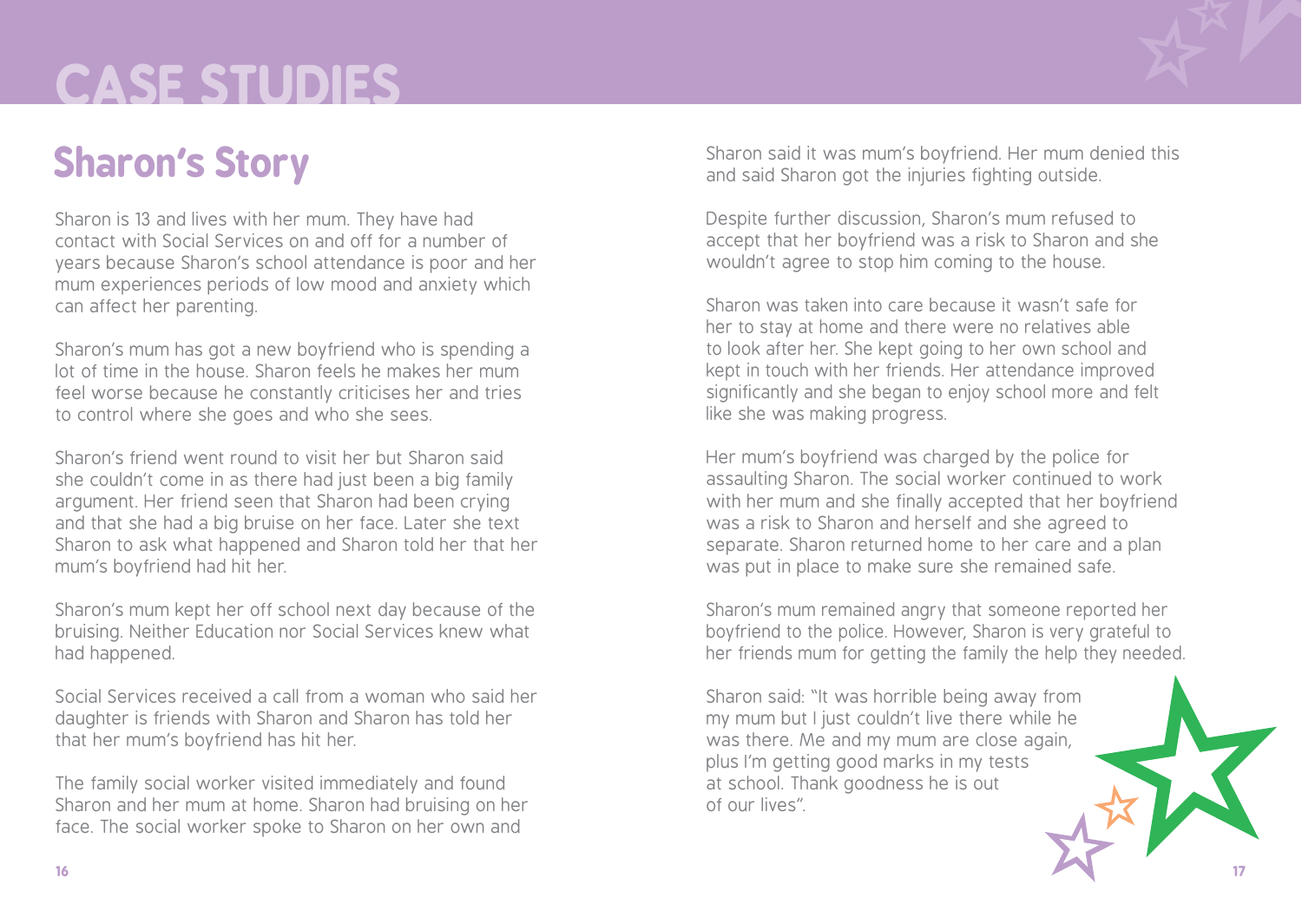# CASE STUDIES **And Alleger Manufacture CASE STUDIES**

## **Sam's Story**

Sam was only six months old the first time he was left alone at home. His mum was struggling to cope with looking after a baby but she didn't tell anyone how she was feeling, nor did she ask for help.

Instead she went out to meet friends, telling them she had found a good babysitter.

Neighbours began to hear Sam crying in the evenings for longer periods of time. Then they noticed they would sometimes see mum arrive or leave the house without him.

They wondered who was with the baby when his mum was not. They worried that no one seemed to be comforting him when he cried.

They did not speak to anyone about their worries.

When he was nine months old, Sam died. The neglect by his mum played a big part in causing his death.

### **Don't leave it too late**.

*If you have any worries at all about a child, please talk to someone NOW.*



### **About North Ayrshire Child Protection Committee**

North Ayrshire Child Protection Committee is a partnership between North Ayrshire Council, NHS Ayrshire and Arran, Police Scotland, the Scottish Children's Reporter Administration and the Voluntary Sector. The Committee makes sure that all agencies work together to protect children and young people in North Ayrshire.

You can find more information about North Ayrshire Child Protection Committee or about child protection by logging onto our website:

### **www.childprotectionnorthayrshire.info**

If you have young children you might want to support them in keeping safe by logging onto:

**www.cpckids.co.uk**

We also have a website specifically aimed at young people: **www.cpcteens.co.uk**

### **Training**

North Ayrshire Child Protection Committee provides FREE child protection training to staff working in North Ayrshire.

We have a "Protecting Children in Community Groups" course available for members of the public who work or volunteer in sports and community groups, such as football coaches, Brownie leaders and youth workers.

To find out more visit the training page of our website.